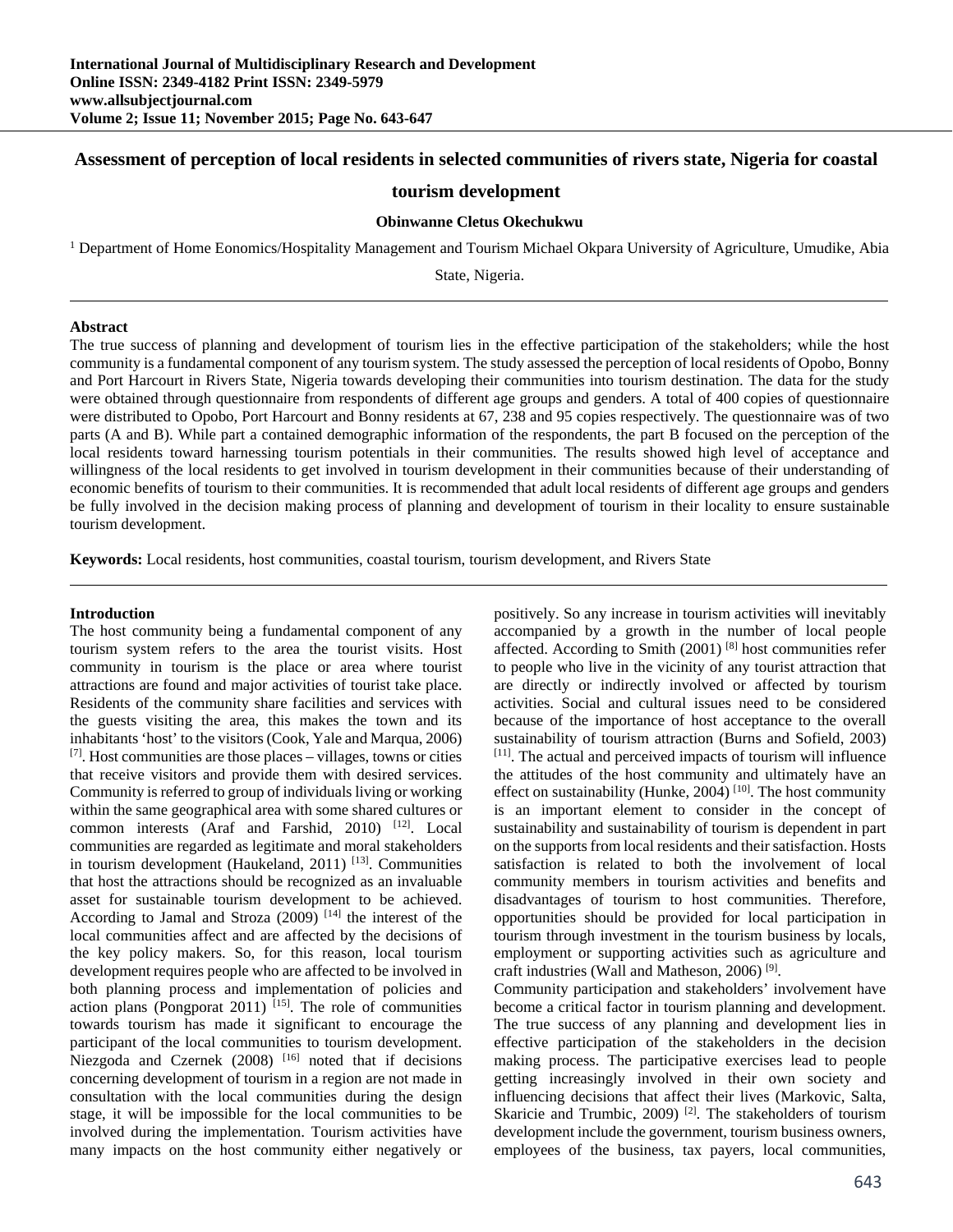donor agencies, tourism planners/developers/environmentalists and the tourists (Holden, 2008)  $[3]$ . Informing and involving people can be challenging and time consuming but can make a big difference for successful projects, plans and tourism products (Markovic *et al*, 2009)<sup>[2]</sup>. For stakeholders to be involved, researchers and planners must first identify and understand what elements comprise stakeholder's knowledge of the concept of tourism development.

Local residents have exhibited in so many ways, positive attitudes to both tourists and tourism industry. However, there have been number oppositions in many parts of the world. The contentious issues usually revolved around the displacement of the original settlers in the areas acquired for the development of resorts; and the cases of opposition due to objection to tourism being perceived as morally undesirable (Cooper and Wanhill, 1998) [1]. In Malaysia, protests have surfaced in Island and upland destination on account of environmental considerations. These protests have been instigated by opposition groups who are well linked to other movements based outside the country (Cooper and Wanhill, 1998) [1]. Also, in Mulu area of Malaysia, two of the power generators installed by the park management were burned down as a show of protest against the state government's decision to acquire their land to be occupied by a resort developer from outside (Cooper and Wanhill, 1998)<sup>[1]</sup>.

However, considering the examples of protests by the local residents, given above; the participation of locals in communities where tourism will be developed becomes critical. In a country like Nigeria and Rivers State in Particular, where natural tourism potentials abound with cultural diversities and so many interest groups as well as high level of poverty among the citizenry. Also, due to the fact that there were records of restiveness in the state in the past, people are sensitive to the activities of both oil companies and government within the environment. Therefore, it is very important to ascertain the feelings of the local residents of communities towards tourists and tourism development within their environment before taking any positive step to harness the natural and cultural potentials the people are endowed with. Hence, the paper is aimed at determining the level of acceptance and willingness of the local residents (respondents) towards tourism development in their communities by providing answers to the following questions;

- 1. Do you welcome the idea of developing tourism in your community?
- 2. What benefits do you think developing tourism will bring to your community
- 3. If you do not welcome the idea of developing tourism in your community what are the reasons for your fears?.

Tourism development is concerned with provision of tourism infrastructure and superstructure (Okoli, 2001) [4]. Markovic, Salta, Skaricie and Trumbic,  $(2009)$ <sup>[2]</sup> discloses that tourism development especially in the coastal areas as dependent on the physical, environmental, cultural and socio-economic features of the receiving coastal environment. Cooper *et al.* (2005)<sup>[1]</sup> rightly observed that development of tourism has to be sustained before it can be classified as development at all, otherwise it is a short term growth. Tourism development refers to the increase in local income and employment as well as environmental benefits (PAP-RAC, 2009)<sup>[6]</sup>. For tourism to be developed, it requires the informed participation of all relevant

stakeholders. Acceptance and willingness of the people to participate in tourism guarantee cultural peace and harmony; and enabling environment for tourism to flourish. According to Ijeomah, Adedapo, Abimbola and Abedeen (2009) [5], tourism cannot thrive in crisis. Overcoming cultural challenges could be difficult but very crucial for success to be achieved in tourism. In some communities culture forbids none members of the community from visiting their streams and sacred forests. In others, culture may not allow pregnant tourist to enter destinations that are close to shrines (Ijeomah *et al.*, 2009) [5].

#### **2. Materials and Methods**

The study was on Rivers State but was focused only on three Local Government Areas randomly selected. The Local Government Areas were Opobo, Bonny and Port Harcourt. A self-administered survey was conducted in August, 2013 where a total of 400 copies of questionnaire were personally administered and retrieved. In administering the questionnaire, 67, 238 and 95 copies were distributed to Opobo, Port Harcourt and Bonny respectively based on the population of each of the areas under study. This sample size was determined using Taro Yamen Formula.  $\left(n = \frac{N}{1 + N(e)^2}\right)$ . The questionnaire was of two parts – Part A and part B. While part A contained the demographic information of the respondents the part B focused on the perception of the Local residents of the various communities towards harnessing tourism potentials in their area.

The survey data were analyzed using frequencies and percentages. The frequencies involved the use of counts and percentages for individual variables. The answer to the relevant questions was expressed as a percentage of the total number of respondents in it, while the total number of respondents to the question was represented by 100%.

### **3. Result and Discussion**

**3.1 Demographic and Social Characteristics of Respondents**  Information on the demographic characteristics of respondents was analyzed with regard to gender, age, marital status, educational qualifications, occupation, employment status and daily expenditure (Table 1). There is no sex discrimination in the expression of opinion, as both males (70.01%) and females (29.99%) expressed their views towards tourism development in their localities. Though, the majority of the respondents were males (70.01%) as against females (29.99%). This predominance was based on the general belief that men are the custodians of authority both in the homes and communities to take vital decisions.

The table shows that the majority of the average respondents fall within the age brackets of 30-39 years (28.06%) and 19-29 years (26.33%). A total of 32.84% for Opobo; 19.75% for Port Harcourt and 31.58% for Bonny were within the age brackets of 30-39 years while a total of 25.37% for Opobo; 10.50% for Port Harcourt and 43.16% for Bonny were within the age interval of 19-29 years. Then, following this were the respondents within the age group of 50-59 years (19.70%); where Opobo was 32.84% Port Harcourt was 21.01% and Bonny was 5.26%. The least respondents were received within the age groups of 70 years and above (1.4%) and 60-69 years  $(7.15\%)$ .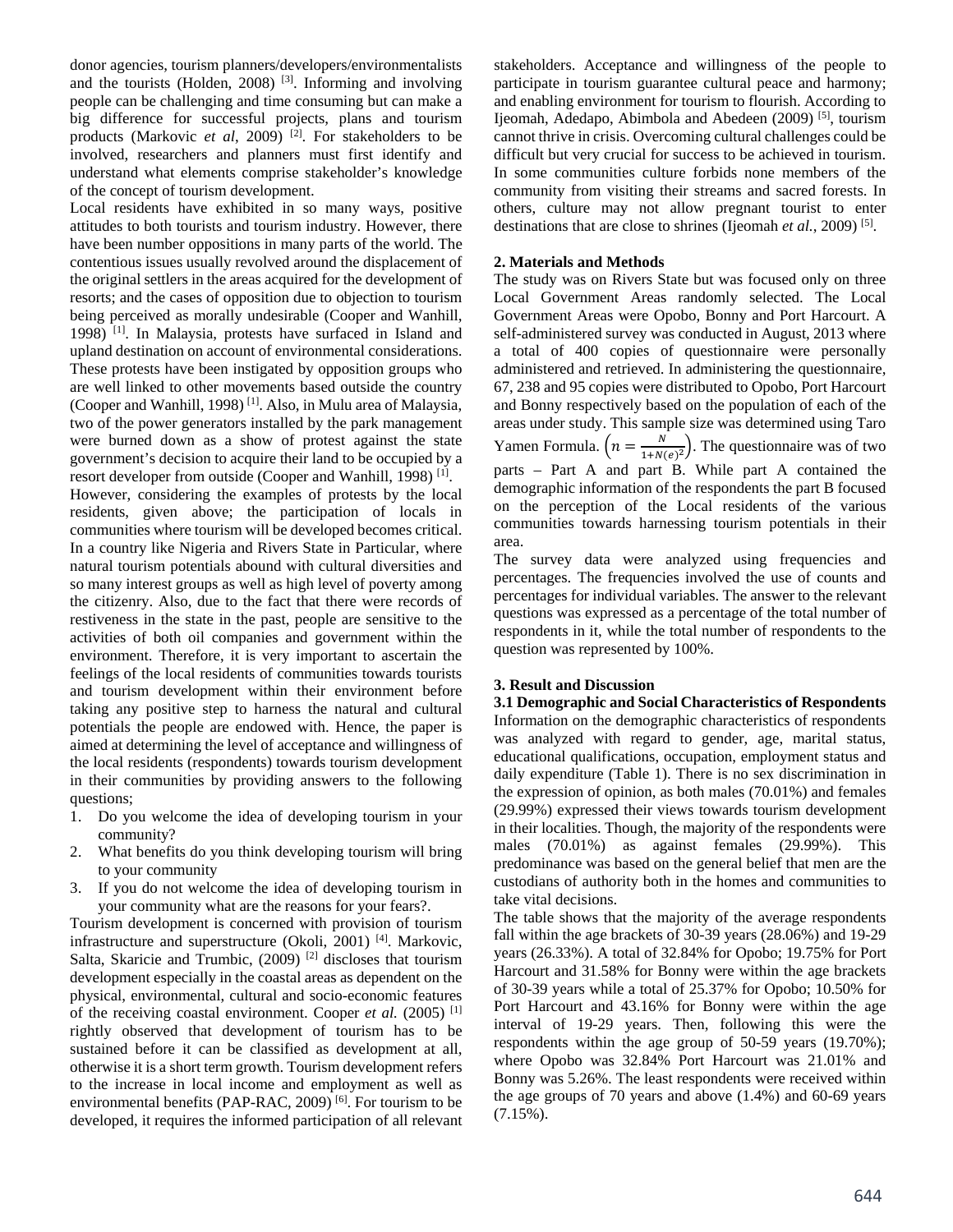|  |  | Table 1: Demographic characteristics of the respondents |  |  |
|--|--|---------------------------------------------------------|--|--|
|--|--|---------------------------------------------------------|--|--|

|                                    | <b>Study sites</b> |                        |                       |                   |  |  |
|------------------------------------|--------------------|------------------------|-----------------------|-------------------|--|--|
| <b>Demographic Characteristics</b> | Opobo (%)          | Port Harcourt (%)      | Bonny $(\frac{6}{6})$ | <b>Mean score</b> |  |  |
| <b>Gender: Male</b>                | 50(74.63)          | 192(80.67)             | 52(54.74)             | 92(70.01)         |  |  |
| Female                             | 17(25.37)          | 46(19.33)              | 43(45.26)             | 35(29.99)         |  |  |
| Age: 19-29 Yrs                     | 17(25.37)          | 25(10.50)              | 41(43.16)             | 28(26.33)         |  |  |
| 30-39 Yrs                          | 22(25.37)          | 47(19.75)              | 30(31.58)             | 33(28.06)         |  |  |
| 40-49 Yrs                          | 6(8.96)            | 70(29.41)              | 13(13.68)             | 30(17.35)         |  |  |
| 50-59 Yrs                          | 22(32.84)          | 50(21.01)              | 5(5.26)               | 26((19.70)        |  |  |
| $60-69$ Yrs                        | 0(0)               | 41(17.23)              | 4(421)                | 15(7.15)          |  |  |
| 70 and above                       | 0(0)               | 5(2.10)                | 2(2.11)               | 2(1.40)           |  |  |
| <b>Marital status:</b>             |                    |                        |                       |                   |  |  |
| $\overline{\text{Single}}$         | 20(29.89)          | 24(9.24)               | 36(37.89)             | 27(25.66)         |  |  |
| Married                            | 39(58.21)          | 209(87.82)             | 58(61.055)            | 102(69.0)         |  |  |
| Widowed                            | 0(0)               | 5(2.10)                | 1(7.37)               | 2(3.16)           |  |  |
| <b>Educational Qualifications:</b> |                    |                        |                       |                   |  |  |
| Illiterate                         | 11(16.42)          | 4(1.68)                | $\overline{7}(7.37)$  | 7(8.49)           |  |  |
| Primary                            | 7(10.45)           | 15(6.30)               | 9(9.47)               | 10(8.74)          |  |  |
| Secondary                          | 11(16.42)          | 66(27.73)              | 23(24.21)             | 33(22.79)         |  |  |
| <b>OND/NCE</b>                     | 22(32.84)          | 23(9.66)               | 24(25.26)             | 23(22.59)         |  |  |
| HND/Degree                         | 16(23.88)          | 130(54.62)             | 32(33.68)             | 59(37.39)         |  |  |
| Occupation:                        |                    |                        |                       |                   |  |  |
| Farming                            | 2(2.99)            | 20(8.40)               | 8(8.42)               | 10(6.0)           |  |  |
| Fishing                            | 6(8.96)            | 3(1.26)                | 9(9.47)               | 6(6.56)           |  |  |
| Trading                            | 7(10.45)           | 71(29.83)              | 16(16.84)             | 31(19.04)         |  |  |
| Driving                            | 6(8.96)            | 10(4.20)               | 7(7.37)               | 8(6.84)           |  |  |
| Industrial                         | 0(0)               | 12(5.04)<br>6(6.32)    |                       | 6(3.79)           |  |  |
| Civil service                      | 11(16.42)          | 26(10.92)              | 11(11.58)             | 16(12.79)         |  |  |
| Oil exploration                    | $\overline{0(0)}$  | 18(7.56)               | 1(1.05)               | 6(2.87)           |  |  |
| Banking                            | 0(0)               | 6(2.52)<br>2(2.11)     |                       | 3(1.54)           |  |  |
| Student                            | 4(5.97)            | 23(9.66)<br>10(10.53)  |                       | 12(8.72)          |  |  |
| Others                             | 32(47.76)          | 49(20.59)              | 25(26.32)             | 35(31.56)         |  |  |
| Employment state:                  |                    |                        |                       |                   |  |  |
| Employed                           | 55(82.09)          | 192(80.67)             | 43(45.26)             | 97(69.34)         |  |  |
| Unemployed                         | 12(17.91)          | 46(19.33)              | 52(54.74)             | 37(30.66)         |  |  |
| Daily expenditure:                 |                    |                        |                       |                   |  |  |
| Below N210                         | 6(8.96)            | 24(10.08)<br>26(27.37) |                       | 19(15.46)         |  |  |
| Between N210-N550                  | 11(16.42)          | 30(12.61)              | 45(47.37)             | 29(25.47)         |  |  |
| Between N501-N1,000                | 39(58.21)          | 57(23.95)              | 10(10.53)             | 35(30.90)         |  |  |
| Between N1001-N2,000               | 11(16.42)          | 22(9.24)<br>8(8.42)    |                       | 14(11.36)         |  |  |
| Above N2,000                       | $\overline{0(0)}$  | 105(44.12)             | 6(6.32)               | 37(16.81)         |  |  |

Survey Study, 2013

That the majority of the respondents falling within the age brackets of 19-29 years and 30-39 years means that the responses were from the leaders of tomorrow and the security of life and property depend on them. This implies that getting the support of the young adults for tourism development is a right step towards the right directions that can lead to sustainable development.

The study also revealed that the majority of the respondents were married with average responses from the three study sites of 102 (69.03) where 39(58.21%) for Opobo, 209 (87.82%) for Port Harcourt and 58(61.05%) for Bonny. The average responses for singles and widowed were 27 (25.66%) and 2 (3.16%) respectively. The implication of the findings is that most of the respondents have family responsibilities and this suggests that they would be eager to have other sources of revenue generation and employment opportunities to increase their income earning capacity that will improve the standard of living of their families.

Educational qualifications of the respondents showed that the majority of the average respondents were holders of HND/Degree with 59(37.39%) responses. This was followed by secondary (22.79%); OND/NCE (22.59%); primary (8.74%) and illiterate (8.49%). The predominance of the respondents being holders of HND/Degree indicate that majority of the respondents can reason critically and comparatively.

The study showed that the major occupation of the respondents was trading (19.04%); while 12.97% were in civil service, 8.72% were students; 6.84% were drivers, 6.56% were into fishing, 2.87% were involved in oil exploration, 1.54% were bankers and 31.56% were engaged in other activities. The occupation of the respondents for the study was quite reasonably distributed to obtain information. This indicates a good representation of different occupational groups for the study. The employment state of the respondents revealed that 82.09% respondents from Opobo were employed, 80.67% of respondents from Port Harcourt were employed, and 45.26% of the respondents from Bonny were employed, while the average respondents from the three study sites who were employed was 69.34%. The study showed that the average responses that were unemployed was 30.66%, where 17.91% was for Opobo, 19.33% was for Port Harcourt and 30.66% was for Bonny. This implies that any investment tourism development in those areas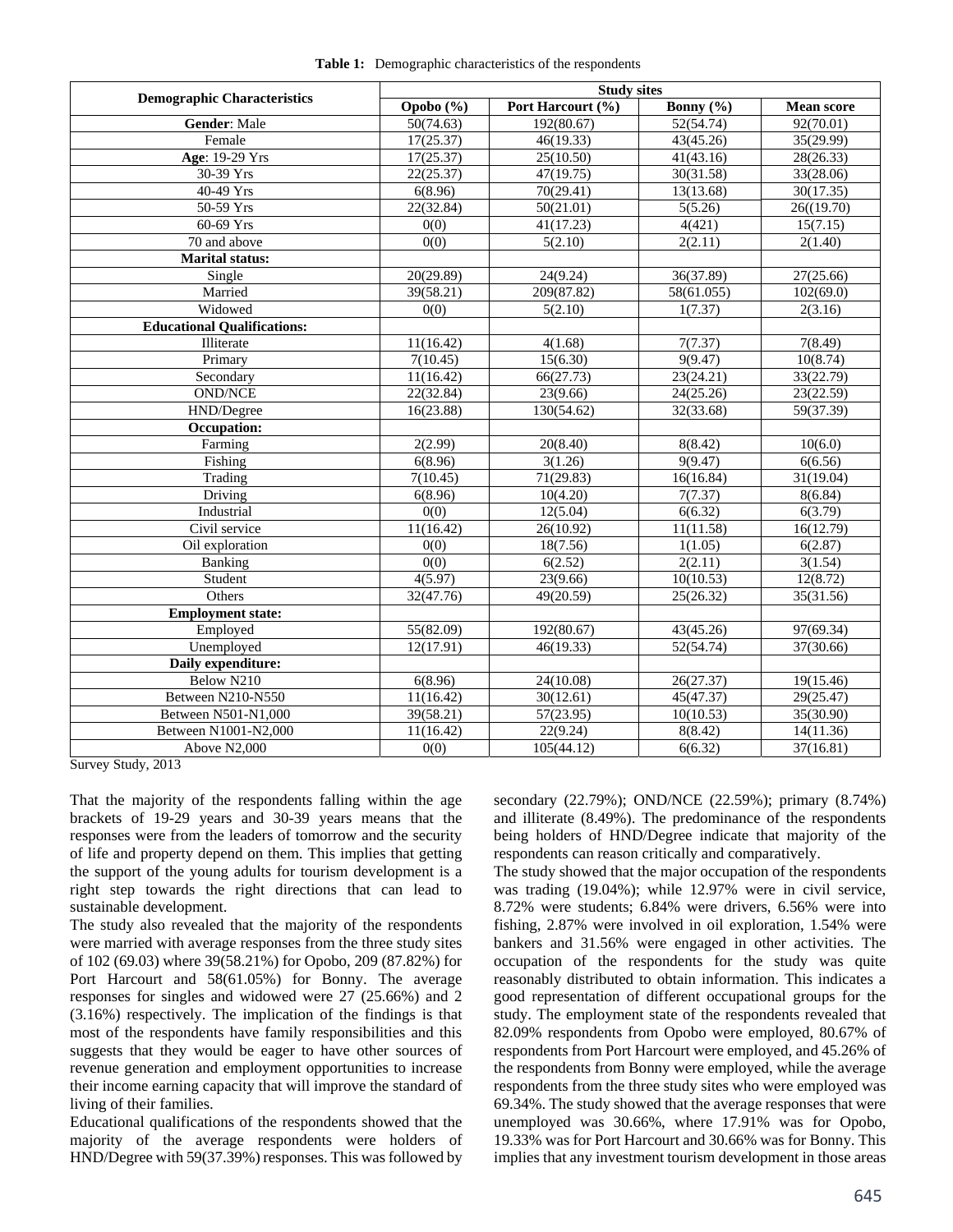will not be a waste of resources but a right step to the right direction. Such investment will reduce unemployment rate by providing job opportunities to the unemployed.

The daily expenditure of the respondents revealed that majority of the average respondents used to spend between N210 - N500 (25.47%) and between N501 - N1,000 (30.90%). A total of 39(58.21%) for Opobo; 57(23.95%) for Port Harcourt and 10(10.53%) for Bonny use to spend between N501 - N1,000. While a total of 11(16.42%) for Opobo, 30(12.61%) for Port Harcourt and 45(47.37%) for Bonny used to spend between N210 - N500. Then, following this were the respondents who used to spend above N210 - N2,000 (16.81%) daily, where Opobo was 0(0%), Port Harcourt was 105 (44.12%) and Bonny was 6(6.32%). The average least respondents used to spend between N1,001 - N2,000 ((11.36%) and below N210 (15.47%). The results indicated that the total average respondents of 84.54% live above extreme poverty level of N210 (\$1.25) per day according to the Millennium Development Goals Target indication measure, while 15.46% of average respondents live below extreme poverty level since they spend below N210 (\$1.25) per person per day. This is the measure used by United Nations for the Millenniums Development Goals (MDGs). The applicable poverty line used has been updated to \$1.25 dollars per person per day converted into Nigeria Local currency (N) from 2005 Purchasing Power

Poverty (PPP) exchange rate. The measurement is based on the value of average daily expenditure (USAID, 2014) [18]. Expenditures are used instead of income because of the difficulty in accurately measuring income and because expenditure data are less prone to, easier to recall and are more stable over time than income data.

## **3.2 Perception of local residents towards developing their communities into tourism destination:**

In determining the perception of people concerning tourism development within their communities, table 2 showed that majority of average respondents of 121 (91.70%) welcomed the idea of developing tourism in their community, where 62 ((92.54%) responses were for Opobo, 214 (89.92%) responses were for Port Harcourt and 98(92.63%) responses were for Bonny. Only average of 12 (8.30%) did not welcome the idea of developing tourism in the communities where 5(7.46%), 24(10.08%) and 7(7.37%) represented Opobo, Port Harcourt and Bonny respectively. This indicates that majority of the respondents understand what tourism is and its numerous benefits to the people and the communities and so they were ever prepared to embrace it. This is equally a good indication that majority of the people in three communities would welcome the idea of development tourism in their area.

| <b>Questions and variables</b>                                                                           | Opobo (%) | $P/H$ $(\% )$ | Bonny $(\% )$ | Average score $(\% )$ |
|----------------------------------------------------------------------------------------------------------|-----------|---------------|---------------|-----------------------|
| Do you welcome the idea of developing tourism in your community                                          |           |               |               |                       |
| Yes                                                                                                      | 62(92.54) | 214(89.92)    | 88(92.63)     | 121(91.70)            |
| N <sub>o</sub>                                                                                           | 5(7.46)   | 24(10.08)     | 7.7(37)       | 12(8.30)              |
| What benefits do you think developing tourism will bring to your<br>community?                           |           |               |               |                       |
| Income generation                                                                                        | 62(100.0) | 214(100.0)    | 40(42.11)     | 105(80.70)            |
| Employment generation                                                                                    | 62(100.0) | 214(100.0)    | 60(63.16)     | 112(87.72)            |
| Increase in standard of living                                                                           | 45(72.58) | 212(99.07)    | 25(26.32)     | 94(66.0)              |
| Development of local arts and crafts.                                                                    | 39(62.91) | 309(97.66)    | 25(26.32)     | 91(62.30)             |
| Improvement of health condition                                                                          | 39(62.91) | 205(95.79)    | 8(8.42)       | 84(55.71)             |
| Improvement of infrastructure                                                                            | 48(77.42) | 194(90.65)    | 34(35.79)     | 92(67.95)             |
| Fostering Host Tourist friendship                                                                        | 50(80.65) | 214(100.0)    | 43(45.26)     | 102(75.30)            |
| Indicate your reasons for your fear of not welcoming the idea of<br>developing tourism in your community |           |               |               |                       |
| Cultural vandalism                                                                                       | 5(100.0)  | 19(79.17)     | 7(100.0)      | 10(93.06)             |
| Immorality                                                                                               | 5(100.0)  | 24(100.0)     | 6(85.71)      | 12(95.24)             |
| Insecurity                                                                                               | 5(100.0)  | 24(100.0)     | 6(85.71)      | 12(95.24)             |
| Introduction of diseases                                                                                 | 4(80.6)   | 21(87.50)     | 4(85.71)      | 10(74.88)             |
| Increased crime                                                                                          | 3(60.0)   | 24(100.0)     | 5(71.43)      | 11(77.14)             |
| Community conflict                                                                                       | 5(100.0)  | 17(.70.83)    | 2(28.57)      | 8(66.47)              |
| Loss of language                                                                                         | 1(20.0)   | 8(33.33)      | 1(14.29)      | 3(22.54)              |
| Increase in the cost of living                                                                           | 5(100.0)  | 24(100.0)     | 7(100.0)      | 12(100.0)             |

Crowding and congestion 2(40.0) 20(83.33) 7(100.0) 10(74.44) Host/tourist hospitality 5(100.0) 18(75.0) 2(28.57) 8(67.86) Pollution 10(86.90) 18(75.0) 6(85.71) 10(86.90)

Widening the gap between the rich and the poor  $4(80.0)$   $13(54.17)$   $5(71.43)$   $7(68.53)$ 

Table 2: Perception of the local residents in the communities towards developing tourism their area into tourism destination

Survey study, 2013

The table revealed that majority of the average respondents were of the opinion that the benefits the development of tourism will bring into their communities was employment opportunities 112(87.72%), income generation 105(80.70%) fostering Host/Tourist friendship 102 (75.30%) increase in standard of living 94 (66.0%), improvement of infrastructures 92(67.95%) development of local arts and crafts 91(62.30%) and improvement of health condition 84(55.71%). The first in

the list of the benefits tourism development will bring to the communities as revealed by the study was employment opportunities. This shows that the respondents were aware off the important role tourism plays towards employment generation and its place in the global market. This has confirmed the assertion of WTO  $(1997)$   $[17]$  that travel and tourism is the world's largest creator of job, in most countries, providing employment for over 10 million people worldwide.